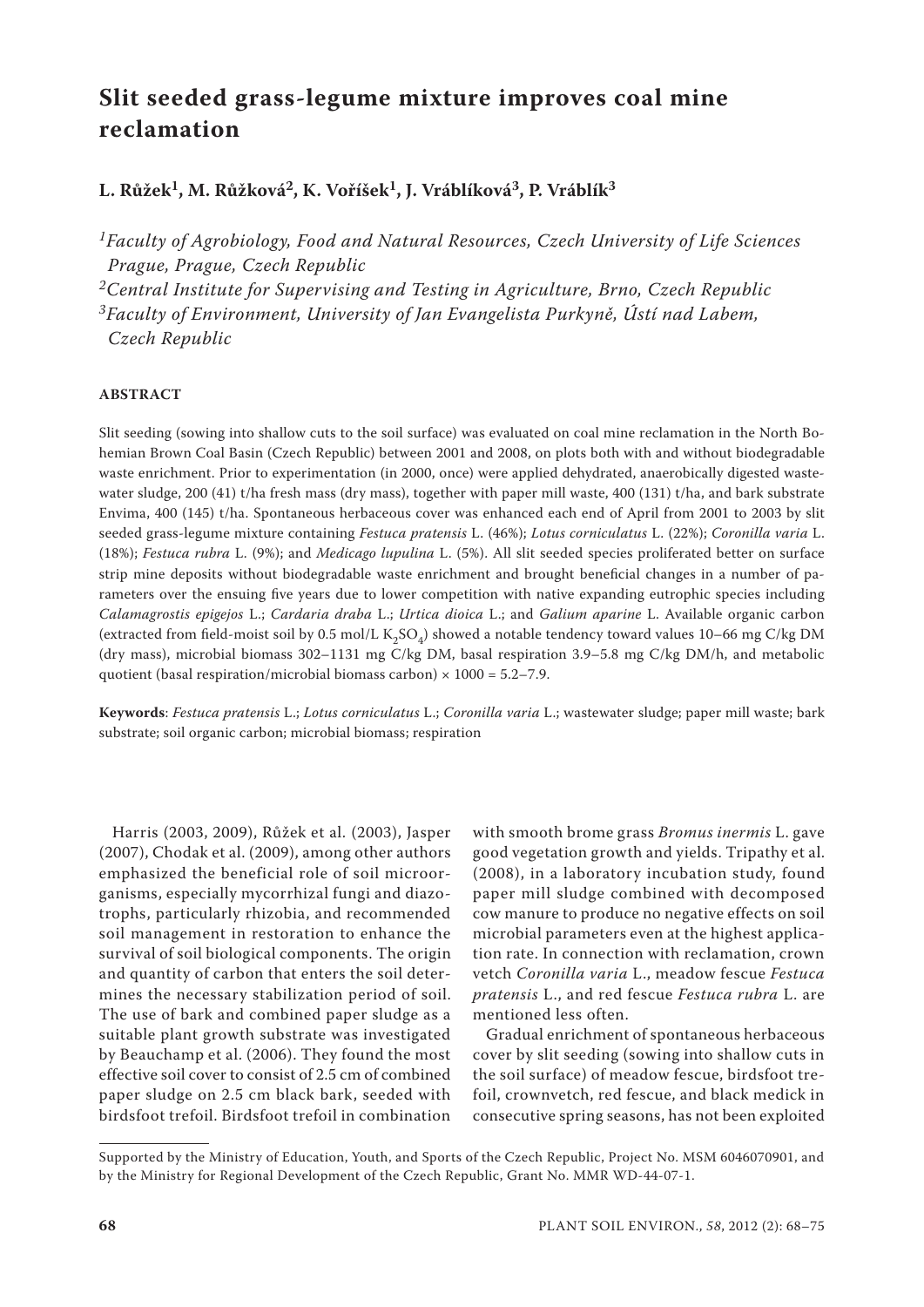in reclamation. The main objectives of the present study were to compare microbial biomass and related microbiological parameters in soil treated with organic waste to soil that was untreated, as well as to compare plant growth on these soils, in both cases five years after a slit seeding program (each end of April from 2001 to 2003).

## **MATERIAL AND METHODS**

Eight years after cessation of quarrying and technical reclamation in 2000, soil microbial parameters and herbaceous cover (Table 1) were assessed in three former strip mines (Slatinice, Most, and ČSA) at North Bohemian Brown Coal

Basin. Thirty experimental plots  $(25 \text{ m} \times 25 \text{ m})$ were established and marked at the beginning of reclamation in spring 2001. Ten plots were located in each of three mines, five on areas treated with organic waste and five on untreated areas (Table 2). Soil sampling for microbiological analysis was conducted annually from 2001 to 2008 on the diagonals of the 30 squares. Botanical assessment in 2008 was based on a 20 m diameter circle, inscribed into the marked square plots. The total area for microbiological and botanical observations was 18 750 m2. All experimental plots are located in the north-western Czech Republic at a mean elevation of 240 m a.s.l. The average annual precipitation is 499 mm, and the mean annual temperature is 8.2°C (Meteorological Station Kopisty, 50°55'N,

Table 1. More frequent species on slit seeded (sowing into shallow cuts to the soil surface) coal mine reclamations in the North Bohemian Brown Coal Basin (Czech Republic)

| Species                    |                        | Part by per cent<br>on plots | Part by per cent<br>on plots |
|----------------------------|------------------------|------------------------------|------------------------------|
|                            |                        | with enrichment <sup>1</sup> | without enrichment           |
| Meadow fescue              | Festuca pratensis      | $10.4^{2}$                   | $15.3^{2}$                   |
| <b>Bushgrass</b>           | Calamagrostis epigejos | $13.4^3$                     | $7.6^3$                      |
| Birdsfoot trefoil          | Lotus corniculatus     | 7.6 <sup>2</sup>             | 19.1 <sup>2</sup>            |
| Crown Vetch                | Coronilla varia        | 6.1 <sup>2</sup>             | 15.3 <sup>2</sup>            |
| Whitetop                   | Cardaria draha         | $4.8^{3}$                    | $0.4^{3}$                    |
| Rough-stalked meadow-grass | Poa trivialis          | $4.6^{3}$                    | $0.0^{3}$                    |
| Stinging nettle            | Urtica dioica          | $4.5^{3}$                    | $0.0^{3}$                    |
| <b>Cursed Thistle</b>      | Cirsium arvense        | $3.4^{3}$                    | $0.8^{3}$                    |
| Tansy                      | Tanacetum vulgare      | $3.3^{3}$                    | $0.8^{3}$                    |
| Kentucky bluegrass         | Poa pratensis          | $3.1^{3}$                    | 7.6 <sup>3</sup>             |
| Small tumbleweed mustard   | Sisymbrium loeselii    | $3.1^{3}$                    | $0.4^{3}$                    |
| Mouse-ear-chickweed        | Cerastium glutinosum   | $3.1^{3}$                    | $0.4^{3}$                    |
| False oat-grass            | Arrhenatherum elatius  | 3.1 <sup>3</sup>             | $0.4^{3}$                    |
| Red fescue                 | Festuca rubra          | $3.1^{2}$                    | 7.6 <sup>2</sup>             |
| Cleavers                   | Galium aparine         | $3.1^{3}$                    | $0.0^{3}$                    |
| Sainfoin                   | Onobrychis viciifolia  | $3.0^{3}$                    | 7.6 <sup>3</sup>             |
| Common yarrow              | Achillea millefolium   | $3.0^{3}$                    | $3.8^{3}$                    |
| Germander Speedwell        | Veronica chamaedrys    | $3.0^{3}$                    | $3.8^{3}$                    |
| Cinquefoil                 | Potentilla reptans     | $3.0^{3}$                    | $0.0^{3}$                    |
| Dandelion                  | Taraxacum officinale   | $1.8^{3}$                    | $4.2^3$                      |
| Creeping Soft Grass        | Holcus mollis          | $1.6^{3}$                    | $0.4^{3}$                    |
| <b>Black Medick</b>        | Medicago lupulina      | 1.6 <sup>2</sup>             | $4.2^2$                      |
| Corn Speedwell             | Veronica arvensis      | $1.6^{3}$                    | $0.0^{3}$                    |
| Dewberry                   | Rubus caesius          | $1.6^{3}$                    | $0.4^{3}$                    |
| Purple Deadnettle          | Lamium purpureum       | $1.5^{3}$                    | $0.0^{3}$                    |
| Spear Thistle              | Cirsium vulgare        | $1.5^{3}$                    | $0.0^{3}$                    |

<sup>1</sup>paper mill waste (400 t/ha FM), together with wastewater sludge (200 t/ha FM), and bark substrate Envima (400 t/ha FM) a once in 2000; 2slit seeding each end of April from 2001 to 2003; 3spontaneous establishment; FM – fresh mass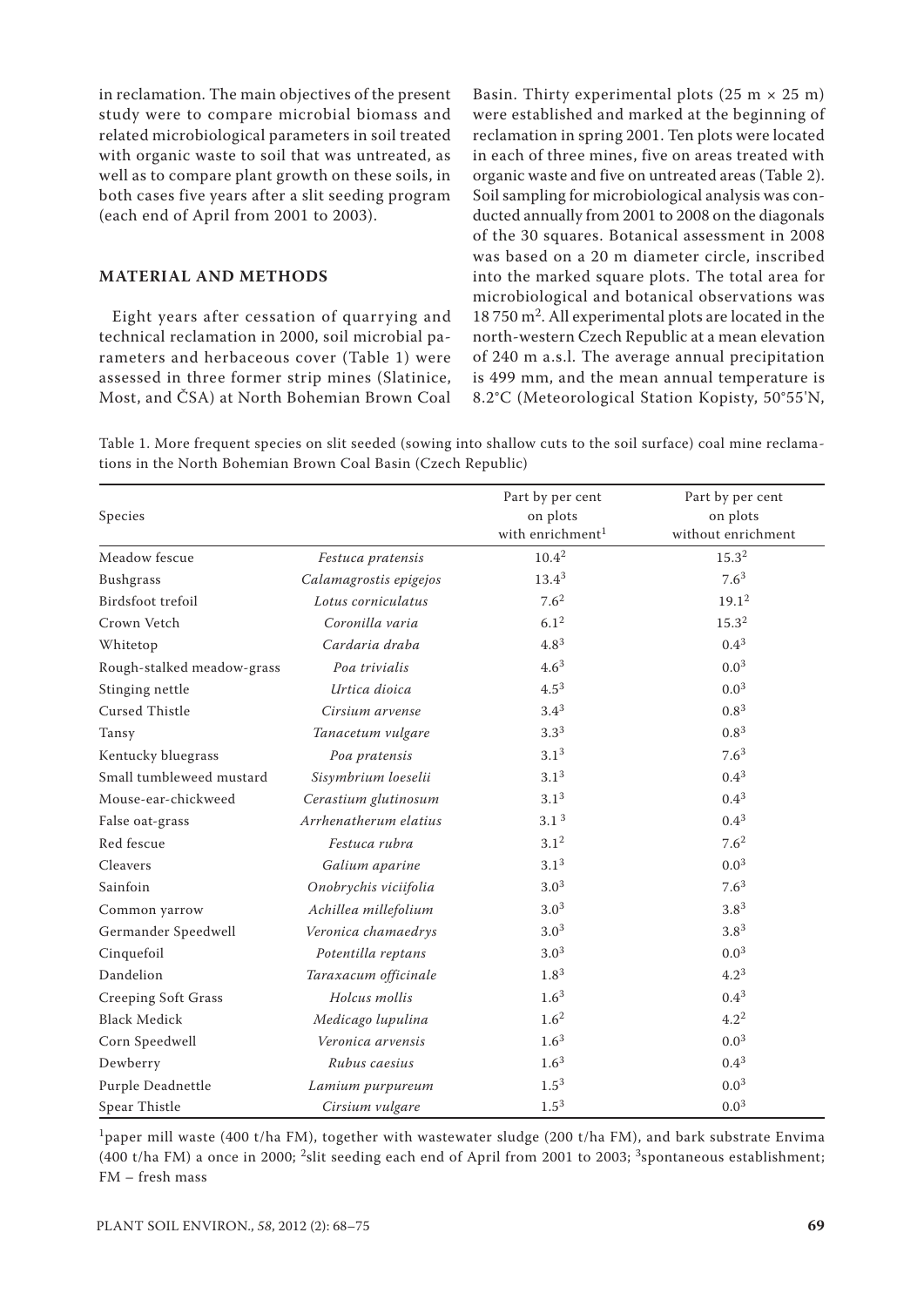Table 2. Characteristic of reclaimed land at former strip mines of the Most Coal Company (North Bohemian Brown Coal Basin, Czech Republic)

| Slatinice mine                                                                                                                                            | Most mine                                                                                                                                                 | ČSA mine                                                                                                                                                  |  |  |  |  |
|-----------------------------------------------------------------------------------------------------------------------------------------------------------|-----------------------------------------------------------------------------------------------------------------------------------------------------------|-----------------------------------------------------------------------------------------------------------------------------------------------------------|--|--|--|--|
| The soil was clayey Anthrosol<br>with slack admixture                                                                                                     | The soil was sandy-clay Anthrosol                                                                                                                         | The soil was clayey Anthrosol                                                                                                                             |  |  |  |  |
| Ten plots $(10 \times 625 \text{ m}^2)$ were<br>selected in 2001                                                                                          | Ten plots $(10 \times 625 \text{ m}^2)$ were<br>selected in 2001                                                                                          | Ten plots $(10 \times 625 \text{ m}^2)$ were<br>selected in 2001                                                                                          |  |  |  |  |
| 5 plots treated with bark substrate<br>Envima <sup>1</sup> a once in 2000 and<br>5 plots untreated                                                        | 5 plots treated with wastewater sludge,<br>together with paper mill waste <sup>2</sup> a once<br>in 2000 and 5 plots untreated                            | 5 plots treated with bark substrate<br>Envima a once in 2000 and 5 plots<br>untreated                                                                     |  |  |  |  |
| Initial soil chemical and textural properties (untreated plots) in the surface layer 0–200 mm                                                             |                                                                                                                                                           |                                                                                                                                                           |  |  |  |  |
| A400/A600 6.6                                                                                                                                             | A400/A600 6.8                                                                                                                                             | A400/A600 5.3                                                                                                                                             |  |  |  |  |
| $C_{org}$ 2.7%                                                                                                                                            | $C_{org}$ 0.3%                                                                                                                                            | $C_{org}$ 2.4%                                                                                                                                            |  |  |  |  |
| Nt 0.27%                                                                                                                                                  | $N_{t}$ 0.04%                                                                                                                                             | $N_{t}$ 0.22%                                                                                                                                             |  |  |  |  |
| pH $(H_2O)$ 5.4                                                                                                                                           | $pH(H_2O)$ 7.8                                                                                                                                            | $pH(H_2O)$ 7.8                                                                                                                                            |  |  |  |  |
| sand 12.6% <sup>3</sup>                                                                                                                                   | sand 30.5%                                                                                                                                                | sand 20.4%                                                                                                                                                |  |  |  |  |
| silt $43.8\%$ <sup>3</sup>                                                                                                                                | silt 38.3%                                                                                                                                                | silt 46.1%                                                                                                                                                |  |  |  |  |
| clay $43.6\%$ <sup>3</sup>                                                                                                                                | clay 31.2%                                                                                                                                                | clay 33.5%                                                                                                                                                |  |  |  |  |
| Slit seeded grass-legume<br>mixture <sup>4</sup> each end of April<br>from 2001 to 2003                                                                   | Slit seeded grass-legume<br>mixture each end of April<br>from 2001 to 2003                                                                                | Slit seeded grass-legume<br>mixture each end of April<br>from 2001 to 2003                                                                                |  |  |  |  |
| Mowed, and the crushed plant<br>biomass (all produced) was left<br>as mulch each first half of June<br>and each first half of August<br>from 2001 to 2008 | Mowed, and the crushed plant<br>biomass (all produced) was left<br>as mulch each first half of June<br>and each first half of August<br>from 2001 to 2008 | Mowed, and the crushed plant<br>biomass (all produced) was left<br>as mulch each first half of June<br>and each first half of August<br>from 2001 to 2008 |  |  |  |  |

<sup>1</sup>Envima (400 t/ha fresh mass); <sup>2</sup>paper mill waste (400 t/ha fresh mass), together with wastewater sludge (200 t/ha fresh mass); <sup>3</sup>ISO 11277; <sup>4</sup>included meadow fescue (13 kg/ha), birdsfoot trefoil (6 kg/ha), crownvetch, (5 kg/ha), red fescue (2.5 kg/ha), and black medick (1.5 kg/ha)

13°64'E). Prior to the study, in 2000, was made a single application of 400 (145) t/ha fresh mass (dry mass) of bark substrate Envima to a 400 ha area or even 200 (41) t/ha fresh mass (dry mass) of dehydrated anaerobically digested wastewater sludge, together with paper mill waste, 400 (131) t/ha fresh mass (dry mass) once to a 210 ha area. The total reclaimed land of 3500 ha, of which 2890 ha was untreated; 400 ha treated with bark substrate Envima and 210 ha treated with wastewater sludge, together with paper mill waste once in 2000, was mowed, and the crushed plant biomass was left as mulch each first half of June and each first half of August from 2001 to 2008. The area surrounding the designated sites is similar in terms of both botanical and microbiological parameters. In 30 selected areas, the initial vegetation cover formed by spontaneously spreading plant species was gradually enriched by slit seeding into shallow cuts in the soil surface a grass-legume mixture each end of April from 2001 to 2003. The mixture included meadow fescue *Festuca pratensis* L. (46%,

13 kg/ha), birdsfoot trefoil *Lotus corniculatus* L. (22%, 6 kg/ha), crownvetch *Coronilla varia* L. (18%, 5 kg/ha), red fescue *Festuca rubra* L. (9%, 2.5 kg/ha), and black medick *Medicago lupulina* L. (5%, 1.5 kg/ha).

Soil samples (characteristics in Table 3) were collected using the Eijkelkamp Agrisearch sampler equipment as a mixture of 10 sub-samples from the profile (0–200 mm) annually in October. Only the central area of each  $25 \text{ m} \times 25 \text{ m}$  experimental plot was used for soil samples collection. Soil samples were transported in a cooling box (temperature 6–12°C), sieved (mesh 2 mm) and stored in a refrigerator (4–6°C) for two weeks. Prior to biological analyses the samples were pre-incubated at room temperature  $(22 \pm 2^{\circ}C)$  overnight.

The following tests were used for soil characterization:

 $– pH(H<sub>2</sub>O): 15 mL of deionized water (DW) and$ 3 g of a field-moist soil were shaken (60 min, 250 swing/min), and pH was determined with amplified electrode by Hanna.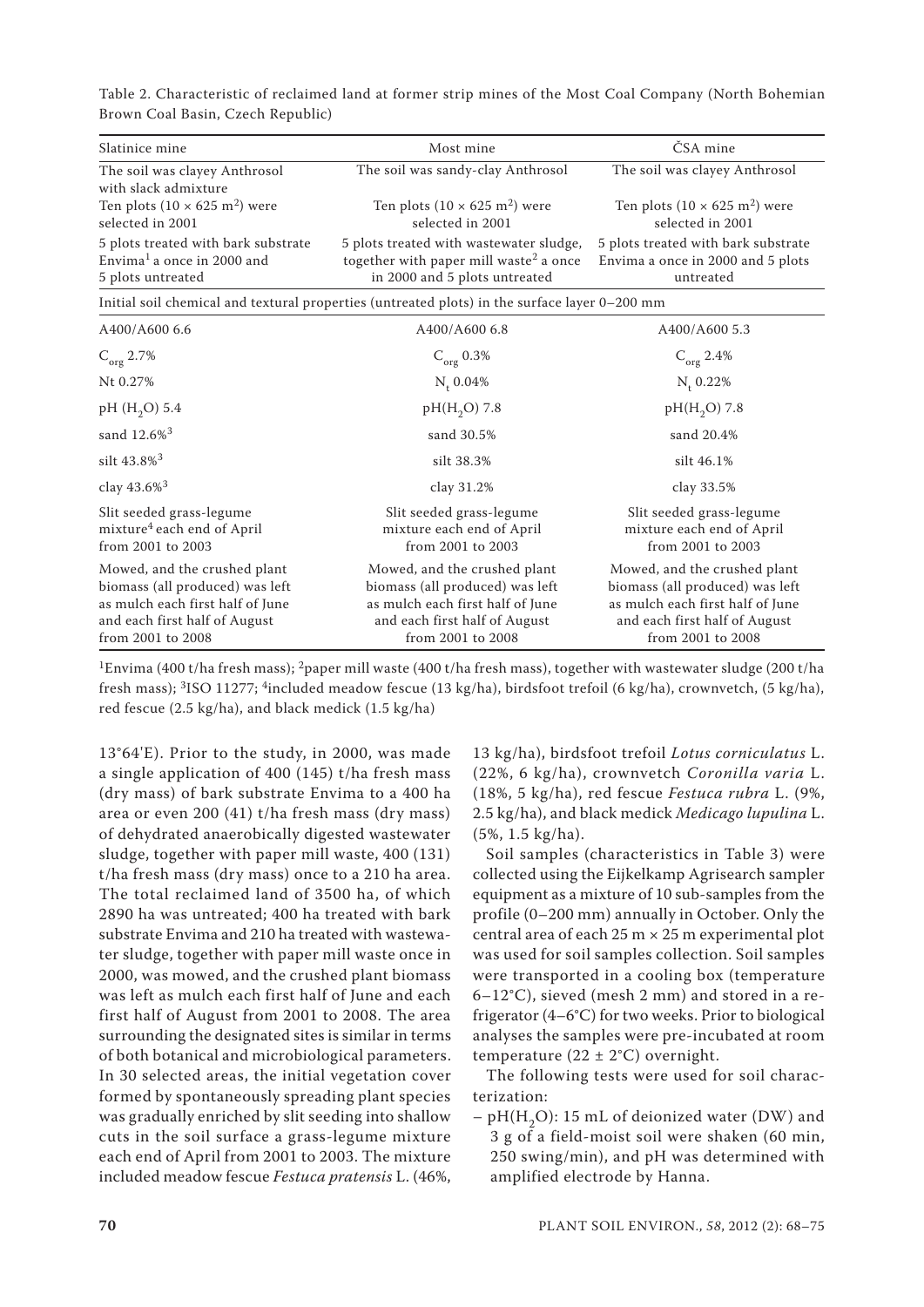Table 3. Basic parameters of slit seeded coal mine reclamations

| Locality                    | Years         | pH(H, O)         | $C_{org}(\%)$     | $N_{t}(\%)$       | $C-K_2SO_4$<br>$(mg/kg DM)^3$ | A 400/A 600<br>ratio <sup>4</sup> |
|-----------------------------|---------------|------------------|-------------------|-------------------|-------------------------------|-----------------------------------|
| Mine Slatinice              | $2001 - 2004$ | 5.6 <sup>A</sup> | $2.85^B$          | 0.28 <sup>B</sup> | $143.0^{\circ}$               | 6.8 <sup>A</sup>                  |
| without enrichment          | 2005-2008     | 5.9 <sup>A</sup> | 3.35 <sup>B</sup> | 0.30 <sup>B</sup> | $65.5^{\rm B}$                | 6.8 <sup>A</sup>                  |
| Mine Slatinice <sup>1</sup> | $2001 - 2004$ | 5.4 <sup>A</sup> | 3.69 <sup>B</sup> | $0.31^{B}$        | $137.2^C$                     | 6.9 <sup>A</sup>                  |
|                             | 2005-2008     | 6.1 <sup>A</sup> | $3.85^{\rm B}$    | 0.32 <sup>B</sup> | $115.1^C$                     | $6.2^{\text{A}}$                  |
| Mine Most                   | $2001 - 2004$ | $7.7^{\rm B}$    | 0.33 <sup>A</sup> | $0.04^{A}$        | $27.6^{\rm A}$                | 6.9 <sup>A</sup>                  |
| without enrichment          | $2005 - 2008$ | 7.6 <sup>B</sup> | 0.83 <sup>A</sup> | $0.07^{A}$        | 10.2 <sup>A</sup>             | $7.4^{\rm A}$                     |
| Mine $Most2$                | $2001 - 2004$ | 7.3 <sup>B</sup> | $4.22^{B}$        | $0.38^{C}$        | $143.7^{\circ}$               | 7.1 <sup>A</sup>                  |
|                             | 2005-2008     | $7.4^B$          | $4.64^B$          | $0.40^{\circ}$    | $126.4^C$                     | 7.6 <sup>A</sup>                  |
| Mine ČSA                    | $2001 - 2004$ | $7.7^{\text{B}}$ | 2.61 <sup>B</sup> | 0.23 <sup>B</sup> | 47.3 <sup>B</sup>             | 5.4 <sup>A</sup>                  |
| without enrichment          | $2005 - 2008$ | $7.2^{\rm B}$    | $2.84^B$          | $0.25^{\rm B}$    | 46.9 <sup>B</sup>             | 5.9 <sup>A</sup>                  |
| Mine $\check{C}SA^1$        | $2001 - 2004$ | $7.5^{\rm B}$    | $4.67^{\rm B}$    | 0.39 <sup>C</sup> | 60.3 <sup>B</sup>             | 6.1 <sup>A</sup>                  |
|                             | 2005-2008     | 7.6 <sup>B</sup> | 4.82 <sup>B</sup> | $0.41^{\circ}$    | $36.1^{B}$                    | 6.0 <sup>A</sup>                  |

<sup>1</sup>enrichment by bark substrate Envima (400 t/ha FM) once in 2000; FM – fresh mass; DM – dry mass of soil (105°C; 24 h); <sup>2</sup>enrichment by paper mill waste (400 t/ha FM) together with anaerobically digested wastewater sludge (200 t/ha FM); <sup>3</sup>available organic carbon extracted from field-moist soil by 0.5 mol/L K<sub>2</sub>SO<sub>4</sub>; <sup>4</sup>humus quality using ratio of absorbance of soil sodium pyrophosphate and sodium hydroxide extract (pH = 12.00) at wavelengths of 400 and 600 nm; <sup>ABC</sup>different characters indicate a significant difference (One–way ANOVA [Analysis of variance; Multiple range tests]; Scheffe's test;  $P \le 0.05$ )

- Soil organic carbon  $C_{org}$ -MW (Islam and Weil 1998) was determined by microwave irradiation with colorimetric determination at 590 nm after overnight sedimentation. A field-moist soil sample (dry mass [DM] equivalent) from 0.03 g (high organic level) to 0.40 g (low organic level) was shaken in a 25 mL Erlenmeyer flask with 2 mL 0.34 mol/L  $K_2Cr_2O_7$ , followed by injection of 2 mL  $H_2SO_4$  (96%), microwave digestion  $[1000]$   $J/mL = 600$  W, 60 s, 36 mL  $(9 \times 4 \text{ mL})$ ] and, after cooling, dilution with 20 mL DW. After overnight sedimentation, 5 mL of supernatant were diluted with 20 mL DW immediately before colorimetric C determination at 590 nm.
- Total Kjeldahl nitrogen (N<sub>t</sub>) European Standard<br>———————————————————— EN 13342.
- Available organic carbon was extracted from field-moist soil samples by 0.5 mol/L  $K_2SO_4$ (Růžek et al. 2009): non-sterilized (C-K<sub>2</sub>SO<sub>4</sub>), and heated  $(C-K_2SO_4$ -RHD). In all cases an equivalent of 7.14 g DM was placed in a 50 mL polypropylene vial (DigiTUBEs, SCP Science) and moistened with 2 mL DW. Nonsterilized soil samples  $(C-K_2SO_4)$  were immediately inverted and horizontally shaken (60 min, 250 rpm) with 20 mL of reagent at room temperature (22 ± 2°C). A similar procedure was followed with

other samples (C-K<sub>2</sub>SO<sub>4</sub>-RHD) after heating in forced-air oven (24 h at 64°C). This was followed by sedimentation (20 min), centrifugation (2 mL, 3 min;  $13700 \times g$ ), and soil extract digestion in microwave oven Panasonic NE-9051 (800 J/mL; 250 W, 77 s, 24 mL), in the mixture (M): 400 mg  $K_2Cr_2O_7$  in 10 mL DW, 50 mL  $H_2SO_4$  (96%) and 20 mL conc.  $H_3PO_4$  (12 × soil extract or blank [1 mL] and M [1 mL]). The samples were diluted with 10 mL DW immediately before colorimetric C determination at 590 nm.

– Microbial biomass carbon (MBC) was determined by re-hydration technique (Blagodatskiy et al. 1987) and calculated as:

 $MBC = (C-K_2SO_4-RHD - C-K_2SO_4)/0.250.$ 

– Basal respiration (BR; mg C/kg DM/h):  $CO<sub>2</sub>$ is released by the soil sample after addition DW. 4.5 g (high organic level) up to 10 g (low organic level) of field-moist soil weighed into a 50 mL polypropylene vial (DigiTUBEs, SCP Science, Quebec, Canada), moistened with 1 mL DW, and placed in a rectangular waterproof polypropylene container (JETS 12; 1200 mL, Wipperfürth, Germany) with lid (Jokey Plastik). Support for two polypropylene vials side by side in an oblique position, the first with soil, the other with  $CO<sub>2</sub>$  absorbent (2.5 mL NaOH; 1 mol/L), provides a modified foam sponge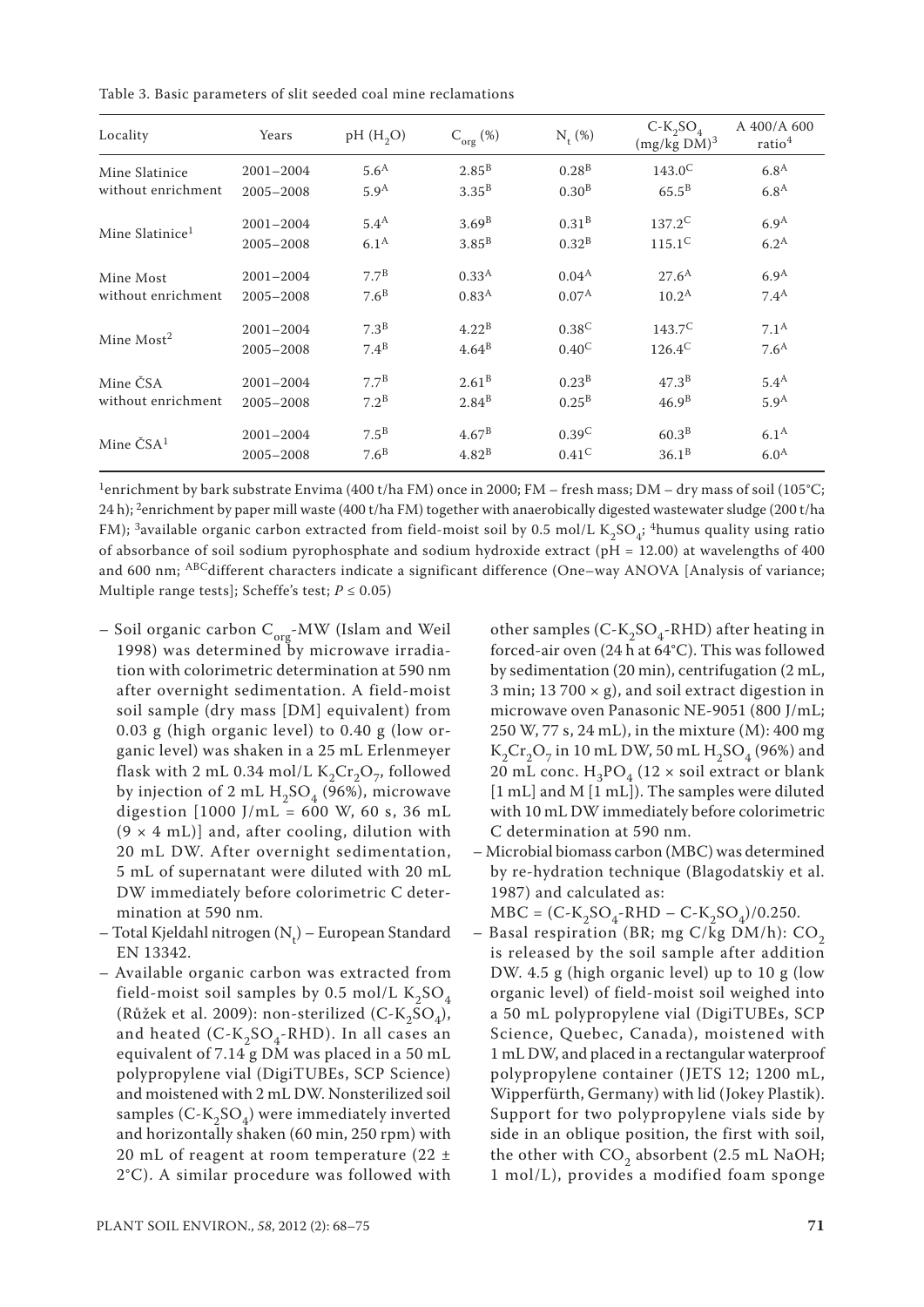(Spontex 5 Megamax by SÖKE  $105 \times 75 \times$ 35 mm]). The container was sealed and placed in controlled incubator (29°C) 20 h. Before titration with 0.1 mol/L HCl was added to 2.5 mL sodium hydroxide, 2 mL BaCl<sub>2</sub> (1 mol/L; 24.4 g/100 mL), and 5 drops phenolphthalein (1 mg in 1 mL of ethanol). The captured  $CO<sub>2</sub>-C$ was calculated from the consumption of HCl (0.1 mol/L): 0.1 mL HCl consumed during titration corresponds to 0.06 mg  $CO<sub>2</sub>-C$ .

- Potential respiration (NR)  $CO<sub>2</sub>$  was released after addition of 0.4 mg N-(NH<sub>4</sub>)<sub>2</sub>SO<sub>4</sub>/g fieldmoist soil dissolved always in 1 mL DW and applied to 4.5 g (high organic level) up to 10 g (low organic level) of field-moist soil.
- Potential respiration (GR)  $CO<sub>2</sub>$  was released after addition of 4 mg C-glucose/g field-moist soil dissolved always in 1 mL DW and applied to 4.5 g (high organic level) up to 10 g (low organic level) of field-moist soil (ISO 16072).
- Metabolic quotient (qCO<sub>2</sub>) was calculated as (BR/MBC) × 1000. Metabolic quotient expresses C-respired per gram of microbial biomass per h (ISO 16072).
- Humus quality (A 400/A 600) was determined by the ratio of absorbance of soil sodium pyrophosphate and sodium hydroxide extract (pH = 12.00) at wavelengths of 400 and 600 nm (Schnitzer and Khan 1972, Pospíšil 1981). A field-moist soil sample equivalent from 0.10 (high organic content) up to 1.00 g DM (low organic content) was horizontally shaken (60 min, 250 swing/min) with 20 mL of reagent (0.05 mol/L  $\text{Na}_4\text{P}_2\text{O}_7 \times 10 \text{H}_2\text{O}$ with NaOH [micro-pearl form],  $pH = 12.00$ ) at room temperature  $(22 \pm 2^{\circ}C)$ . Shaking (60 min, 250 swing/min) was repeated after 24 h, followed by addition of 10 mL 0.5 mol/L  $\text{Na}_2\text{SO}_4 \times 10 \text{ H}_2\text{O}$ , and centrifugation  $(4 \times 2 \text{ mL}, 3 \text{ min}; 13700 \times \text{g})$ immediately before colorimetric determination,  $4 \times 1$  mL were diluted with 20 mL of reagent.

Statistical analyses were computed by Statgraphic Centurion XV software by one-way ANOVA (Analysis of variance; Multiple range tests); Scheffe's test;  $P \le 0.05$ .

## **RESULTS AND DISCUSSION**

**Plant spreading**. Biodegradable waste enrichment of surface strip mine materials supports growth and spread of many native expanding eutrophic ruderal species (Table 1) including bushgrass *Calamagrostis epigejos* L. (13.4%), whitetop *Cardaria draba* L. (4.8%), stinging nettle *Urtica*  *dioica* L. (4.5%), small tumbleweed mustard *Sisymbrium loeselii* L. (3.1%), cleavers *Galium aparine* L. (3.1%) and others. In all cases, the application of high doses of biodegradable organic wastes (400–600 t/ha) brought the ratio  $C_{\text{org}}$ -MW/  $N_t$  from 11.1 to 12.0 and from 8.3 to 11.3 in the untreated sites (Table 3). This can be explained that the slit seeded grass-legume mixture was more successful on areas without biodegradable waste due to less competition from native expandcing eutrophic ruderal species. Support for that opinion can be found in other authors. Dunker and Nordmeyer (2000) investigated correlations between weed abundance and soil properties. For *Galium aparine* L. they found a positive connection with clay and total nitrogen content. A change in soil conditions, which in turn led to transformations of the vegetation, is described by Dygus (2002); this confirms the invasion of *Urtica dioica* L. and other alien species after starch sewage treatment of forest soil had been ongoing sixteen years. On plots without biodegradable waste enrichment, bushgrass proliferated (7.6%), along with the slit seeded birdsfoot trefoil (19.1%), meadow fescue (15.3%), crownvetch (15.3%), and red fescue (7.6%). For the Slatinice mine is typical that bushgrass and whitetop expanded, regardless of the slack admixture in strip mine materials along with cursed thistle *Cirsium arvense* L. and Kentucky bluegrass *Poa pratensis* L. Experimental areas were characterized by alkaline soils except the Slatinice mine, where the slack admixture on the surface reduced pH to 5.5, regardless of high doses of the bark substrate Envima. Herbaceous cover at the Slatinice Mine in the years 2001–2008 included native expanding bushgrass (71%), whitetop (18%), cursed thistle (2%), Kentucky bluegrass (2%), and slit seeded red fescue (2%). Bushgrass is ideal succession dominant species (Prach and Pyšek 1999). It is a tall, wind-pollinated plant, often a geophyte capable of intensive lateral spread, requiring high nutrient supply and sufficient site moisture. Despite this conclusion, bushgrass proliferation is suppressed on untreated plots with slit seeded grass-legume mixture.

**Soil characteristics**. Soil organic matter carbon ( $C_{\text{org}}$ -MW) in the plots without biodegradable waste enrichment rose from 2.85% to 3.35% (Mine Slatinice); from 0.33% to 0.83% (Mine Most); and from 2.61% to 2.84% (Mine ČSA). Birdsfoot trefoil, meadow fescue, crownvetch, red fescue, and black medick are promising for plots without biodegradable waste enrichment.  $C_{org}$ -MW gradually increased regardless of biodegradable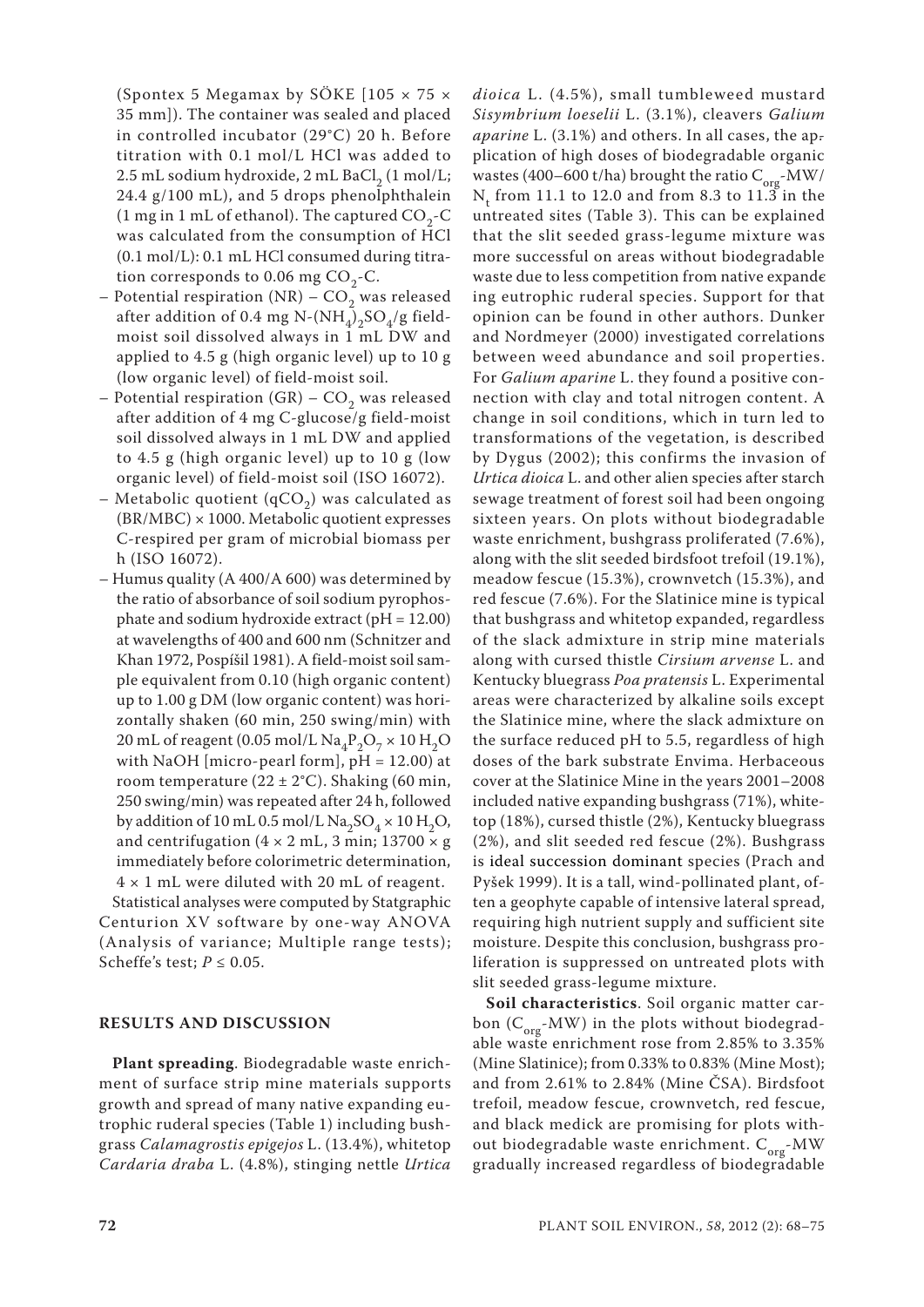waste enrichment. Our conclusion is fully consistent with the results achieved by Anderson et al. (2008) on reclaimed soils at five surface coal mines located in semiarid regions of Wyoming. Across all mines, one half of reclaimed soils had, reflecting their ability to accumulate, soil organic C similar or greater than undisturbed soils. Use of wastewater sludge, together with paper mill waste (600 t/ha fresh mass), brought a gradual increase of  $C_{org}$ -MW from 0.33% to 4.22% (enrichment will be detectable over several decades through the extreme values of  $C_{\text{org}}$ -MW) but also a lack of physiologically available nitrogen for soil microbial communities (ratio NR/BR 1.5–1.4; Table 4). Nitrogen was observed in this study in two forms, as total Kjeldahl nitrogen  $(N_t;$  Table 3) and as nitrogen physiologically available for soil microbial communities within a respirometric test (ratio of NR/BR). A grass-legume mixture slit seeded each end of April from 2001–2003, in combination with mulching of all the mowed and crushed plant biomass produced (each first half of June and each first half of August from 2001 to 2008) brought a positive development, both in the case of  $\text{C}_{\text{org}}$ -MW and  $\text{N}_{\text{t}}$  (Table 3) and for the

respiratory ratio NR/BR (Table 4). The negative development of the respiratory ratio NR/BR (from 1.3 to 2.0), brought only a gradual mineralization of the bark substrate Envima in the presence of slack admixture at Slatinice mine. The respiration ratio NR/BR revealed a deficiency in the nitrogen available to soil microbial communities. During the reclamation process, this ratio usually decreased to 1.3, and as low as 1.0 over the long-term in accordance with root development and exudation, especially of slit seeded plants (meadow fescue, birdsfoot trefoil, crownvetch, red fescue, black medick) and other spontaneously established plants. Surface strip mine enrichment by bark substrate, paper mill waste, and wastewater sludge after stabilization did not accelerate the decrease (Table 4), whereas slack admixture in surface materials tended to increase the ratio. Another ratio, GR/BR, reflected the respiration response to additional glucose-C. This ratio increased during the reclamation process up to a peak of 5.0 (Table 4), and in coming years could acquire even higher values (> 5.1).

The production of  $C$ -CO<sub>2</sub>/h (BR) calculated on 1 g of MBC, called metabolic quotient  $(qCO<sub>2</sub>)$ , a

| Locality                        | Years         | BR <sup>3</sup><br>(mg C/kg DM/h) | NR/BR <sup>4</sup><br>ratio | GR/BR <sup>5</sup><br>ratio | MBC <sup>6</sup><br>(mg/kg DM) | $(MBC/C_{\text{org}})$<br>$\times 100\,(%)$ | qCO <sub>2</sub> <sup>7</sup><br>(BR/g MBC/h) |
|---------------------------------|---------------|-----------------------------------|-----------------------------|-----------------------------|--------------------------------|---------------------------------------------|-----------------------------------------------|
| Mine Slatinice                  | $2001 - 2004$ | $1.05^{A}$                        | $1.5^{\text{A}}$            | 2.6 <sup>A</sup>            | $458.5^{\text{A}}$             | 1.6 <sup>A</sup>                            | 2.3 <sup>A</sup>                              |
| without enrichment              | 2005-2008     | $3.87^{A}$                        | 1.4 <sup>A</sup>            | 4.2 <sup>A</sup>            | $744.2^{\text{A}}$             | 2.2 <sup>A</sup>                            | $5.2^{\text{A}}$                              |
| Mine Slatinice <sup>1</sup>     | $2001 - 2004$ | $1.15^{\text{A}}$                 | 1.3 <sup>A</sup>            | 2.2 <sup>A</sup>            | $578.3^{A}$                    | 1.8 <sup>A</sup>                            | 2.0 <sup>A</sup>                              |
|                                 | $2005 - 2008$ | 4.41 <sup>A</sup>                 | 2.0 <sup>A</sup>            | 2.8 <sup>A</sup>            | $772.2^{\rm A}$                | 2.0 <sup>A</sup>                            | 5.7 <sup>A</sup>                              |
| Mine Most<br>without enrichment | $2001 - 2004$ | $0.86^{A}$                        | 1.6 <sup>A</sup>            | 3.8 <sup>A</sup>            | 160.9 <sup>A</sup>             | 4.9 <sup>A</sup>                            | 5.3 <sup>A</sup>                              |
|                                 | $2005 - 2008$ | 2.39 <sup>A</sup>                 | 1.3 <sup>A</sup>            | 5.0 <sup>A</sup>            | 302.3 <sup>A</sup>             | 3.6 <sup>A</sup>                            | 7.9 <sup>A</sup>                              |
| Mine $Most2$                    | $2001 - 2004$ | $2.05^{A}$                        | $1.5^{\rm A}$               | 4.6 <sup>A</sup>            | $1479.1^B$                     | 3.5 <sup>A</sup>                            | 1.4 <sup>A</sup>                              |
|                                 | $2005 - 2008$ | 8.82 <sup>B</sup>                 | 1.4 <sup>A</sup>            | 5.0 <sup>A</sup>            | 1410.0 <sup>B</sup>            | 3.0 <sup>A</sup>                            | 6.3 <sup>A</sup>                              |
| Mine ČSA<br>without enrichment  | $2001 - 2004$ | 1.66 <sup>A</sup>                 | 1.6 <sup>A</sup>            | 3.2 <sup>A</sup>            | $725.7^{\rm A}$                | 2.8 <sup>A</sup>                            | 2.3 <sup>A</sup>                              |
|                                 | 2005-2008     | $5.84^{A}$                        | $1.4^{\rm A}$               | 4.0 <sup>A</sup>            | $1131.1^B$                     | 3.9 <sup>A</sup>                            | $5.2^{\text{A}}$                              |
| Mine $\check{C}SA^1$            | $2001 - 2004$ | 1.46 <sup>A</sup>                 | 1.6 <sup>A</sup>            | 4.4 <sup>A</sup>            | 908.3 <sup>A</sup>             | 1.9 <sup>A</sup>                            | 1.6 <sup>A</sup>                              |
|                                 | $2005 - 2008$ | $5.92^{\rm A}$                    | 1.6 <sup>A</sup>            | 4.6 <sup>A</sup>            | 938.3 <sup>A</sup>             | 1.9 <sup>A</sup>                            | 6.3 <sup>A</sup>                              |

Table 4. Biological parameters of slit seeded coal mine reclamations

<sup>1</sup>enrichment by bark substrate Envima (400 t/ha FM) once in 2000; FM – fresh mass; DM – dry mass of soil (105°C; 24 h); 2enrichment by paper mill waste (400 t/ha FM) together with anaerobically digested wastewater sludge (200 t/ha FM) once in 2000; <sup>3</sup>basal respiration (BR; mg C/kg DM/h): CO<sub>2</sub> is released by the soil sample after DW addition; <sup>4</sup>potential respiration (NR) with ammonium sulfate:  $CO_2$  released after addition of 0.4 mg N-(NH<sub>4</sub>)<sub>2</sub>SO<sub>4</sub>/g field-moist soil; <sup>5</sup>potential respiration (GR) with glucose: CO<sub>2</sub> released after addition of 4 mg C-glucose/g field-moist soil; <sup>6</sup>microbial biomass-C determined after soil sterilization at 64°C (24 h) in forced-air ventilation oven and microwave soil extract digestion (800 J/mL; 250 W, 77 s, 24 mL); 7 metabolic quotient (CO<sub>2</sub> carbon released (mg/h) per gram of MBC; (BR/MBC)  $\times$  1000; <sup>AB</sup>different characters indicate a significant difference (One-way ANOVA [Analysis of variance; Multiple range tests]; Scheffe's test;  $P \le 0.05$ )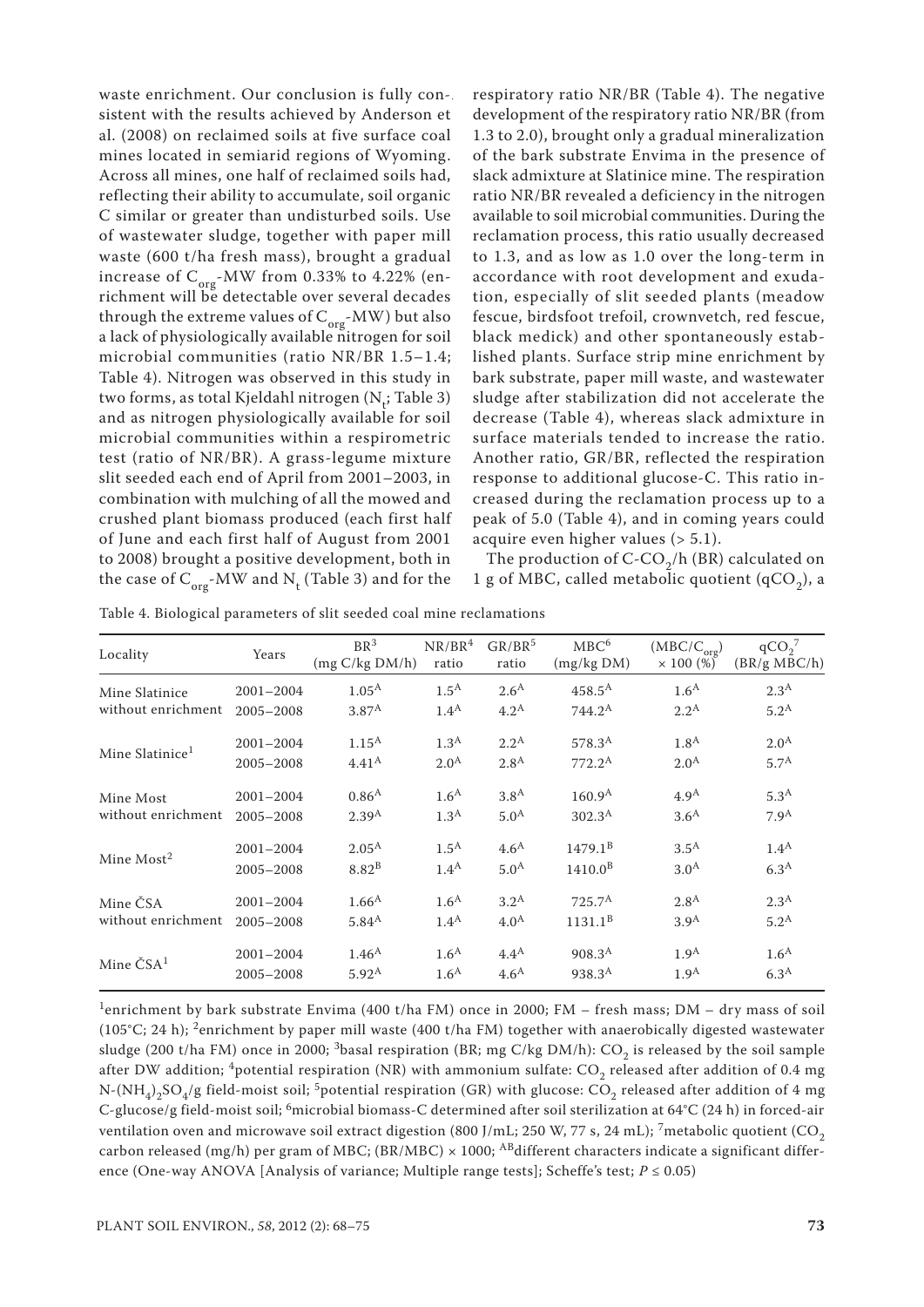frequently used soil bio-ecological indicator (ISO 16072) that is linked with development changes in coal mine reclamation and with the intensity of root growth, was distinctively influenced by the increase in rhizosphere soil in comparison with loose soil. The result was an increase of  $qCO<sub>2</sub>$  to 7.9 mg C/g MBC/h (Table 4) over the standard values for North Bohemian Brown Coal Basin Anthrosols (3.1 ± 2.3 mg C/g MBC/h (Růžek et al. 2006). The standard applies to all Anthrosols analyzed during 1991–2005, most without biodegradable waste enrichment.

Humus quality (A 400/A 600) has a significant correlation with the content of fulvic acids (Swift 1996). Larger A 400/A 600 values are associated with lower molecular weight (Christl et al. 2000). The observed range  $(5.4–7.6; 6.7 \pm 0.9)$  confirmed relatively young strip mine reclamation (starting after the year 2000) without the use of deposited topsoil.

North Bohemian strip mine Anthrosols were characterized by a medium level of  $C-K_2SO_4$ (48 mg/kg DM). The extreme values of 143.7 and 140.1 mg/kg DM (Table 3) were associated with application (in 2000) and partial mineralization of waste organic matter. Similarly MBC ranged from 160.9 to extreme value 1479.1 mg/kg DM (Table 4). For comparison, Anderson et al. (2008) in their study, which was conducted to determine the long-term influence (>10 years) of a number of reclamation management practices in semiarid regions of Wyoming in all cases without enrichment of biodegradable waste/substrate, came to comparable results with Most mine (untreated plots) in this study. Soil organic C in their case moved at five surface coal mines in profile 0–30 cm from 0.24% to 1.06%, MBC ranged from 45 to 510 mg/kg, ratio C/N 9.0–16.4 and pH 6.1–8.1.

The ratio of biomass C to soil organic C (MBC/  $(C_{\text{org}})$  is a bio-indicator of environmental changes in surface strip mine materials and a well-known criterion for evaluation. It represents the portion of metabolic active carbon located in microbial cells. In the present study, surface strip mine materials more than five years after reclamation achieved a ratio of 1.9–3.9%; however, in the early stages of the reclamation process at sites low in soil organic mass it was found to be as high as 4.9% (Table 4).

Birdsfoot trefoil is the most frequently mentioned seed in grass-legume mixtures used for slit seeding in connection with land reclamation (Evanylo et al. 2005). It is a suitable legume for the use on reclaimed surface soils enriched by biodegradable wastes at 20% of the makeup of the mix for slit seeding, and up to 30% on nonenriched soils. Crownvetch at similar proportions to that of birdsfoot trefoil was found to be an equally suitable legume for reclamation. Růžková et al. (2011) indicate mulched fallow with *Lotus corniculatus* L. and *Festuca pratensis* L. as a form of herbaceous cover which the best preserved of soil biological properties. The selection of plant species is critical for the successful establishment and long-term maintenance of vegetation on reclaimed surface mined soils (Evanylo et al. 2005). They studied growth of 16 forage grass and legume species (in monocultures and mixes) on reclaimed Appalachian mine soils amended with biosolids, applied at a rate of 368 t/ha dry weight, agreeing with our results with respect to birdsfoot trefoil and crownvetch. Crownvetch was among the species with the greatest persistence and biomass production after ten or more years, due to physiological and reproductive characteristics, low fertility requirements, and drought and moisture tolerance (Evanylo et al. 2005).

**General suggestion**. A grass-legume mixture slit seeded each end of April from 2001 to 2003 in combination with mulching of the all produced plant biomass mowed and crushed (each first half of June and each first half of August from 2001 to 2008) brought beneficial changes in microbiological parameters (Tables 3–4). Available organic carbon (C- $K_2SO_4$ ) showed a notable tendency toward 10–66 mg C/kg DM values. MBC achieved 302–1131 mg/kg DM. The ratio MBC/  $C_{\text{org}}$  increased to 2.2–3.9%. The respiration ratio NR/BR decreased to 1.3. Metabolic quotient increased to 5.2–7.9 mg C/g MBC/h.

#### **Acknowledgements**

Thanks are due to The Lucidus Consultancy for providing useful suggestions and help with our English.

#### **REFERENCES**

- Anderson J.D., Ingram L.J., Stahl P.D. (2008): Influence of reclamation management practices on microbial biomass carbon and soil organic carbon accumulation in semiarid mined lands of Wyoming. Applied Soil Ecology, *40*: 387–397.
- Beauchamp C.J., Camiré C., Chalifour F.P. (2006): Use of bark and combined paper sludge, for the revegetation of bark-covered land. Journal of Environmental Engineering and Science, *5*: 253–261.
- Blagodatskiy S.A., Blagodatskaya E.V., Gorbenko A.Y., Panikov N.S. (1987): A re-hydration method of determining the biomass of micro-organisms in soil. Soviet Soil Science, *19*: 119–126.